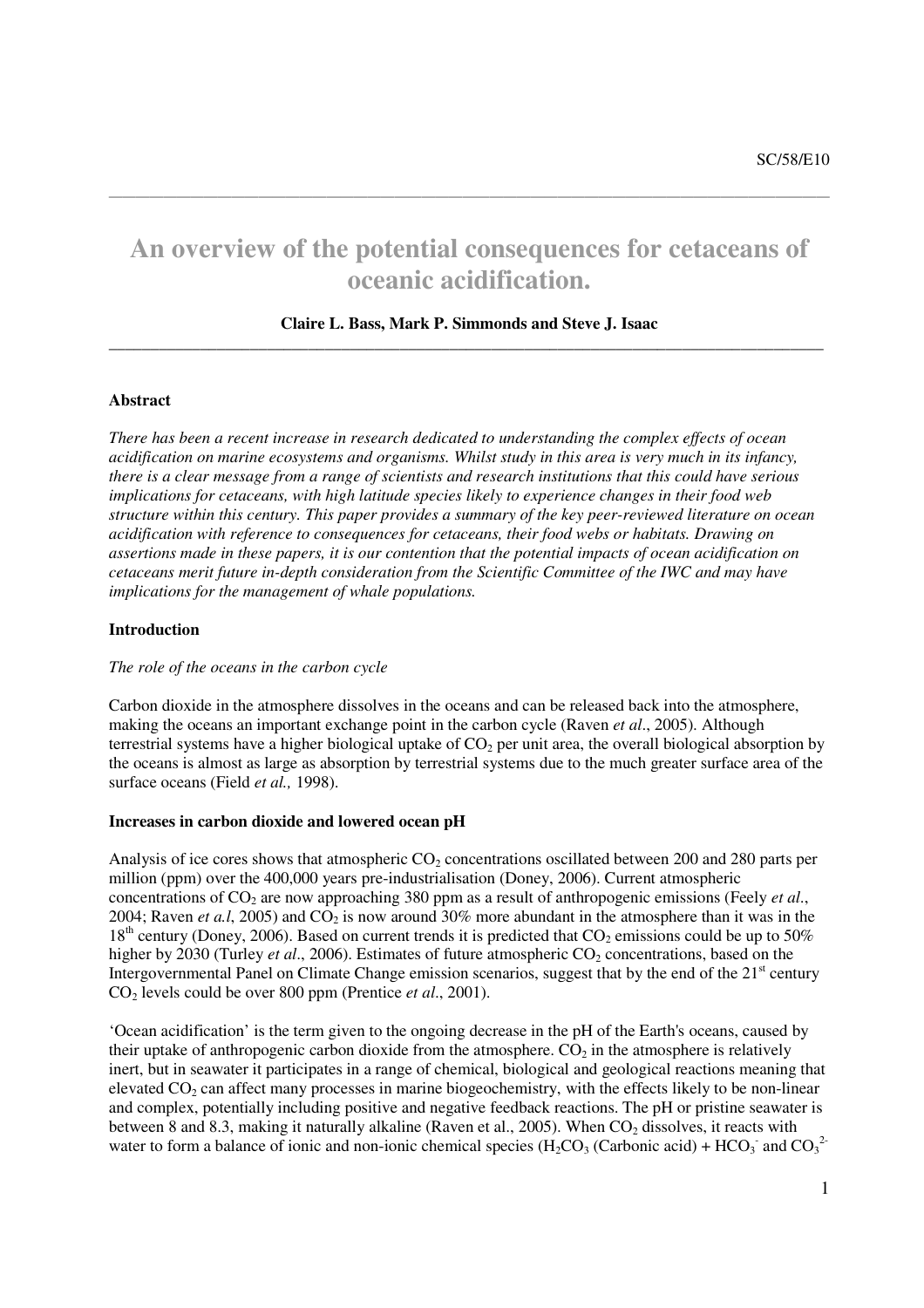(bicarbonate and carbonate ions) +  $H^+$  + CO<sub>2 (aq)</sub>). Dissolved atmospheric CO<sub>2</sub> increases the hydrogen ion (H<sup>+</sup>) concentration in the ocean, and thus reduces ocean pH.

The world's oceans have taken up around  $50\%$  of the anthropogenic CO<sub>2</sub> released to the atmosphere since the industrial revolution (Sabine *et al*., 2004; Raven *et al*., 2005; Doney, 2006) and are known to act as a buffer for atmospheric  $CO<sub>2</sub>$  concentrations.

Between 1951 and 2004, ocean pH is estimated to have dropped by approximately 0.1 units from approximately 8.25 to 8.14, equivalent to a 30% increase in the concentration of hydrogen ions (Jacobson, 2005; Raven *et al.*., 2005) and it is estimated that it will drop by a further 0.3 - 0.4 units (Haugan and Drange, 1996; Brewer, 1997; Raven *et al.*., 2005; Orr *et al..*, 2005) by 2100. This will result in larger and more rapid pH changes over the next several centuries than any experienced over the last 20 million years and perhaps longer (Seibel and Fabry, 2003; Caldeira and Wickett, 2003; Raven *et al*., 2005; Turley *et al.*  2006). Unabated release of fossil-fuel  $CO<sub>2</sub>$  into the atmosphere could lead to a pH reduction in surface waters of 0.77 units by 2250 (IPCC, 2001; Caldeira and Wickett, 2003). As the ocean's  $CO<sub>2</sub>$  uptake increases, so its capacity to act as a buffer to atmospheric  $CO<sub>2</sub>$  levels decreases (Turley *et al.*, 2006).

## **Effects of increased CO<sup>2</sup>**

Dissolved atmospheric  $CO<sub>2</sub>$  results in a higher concentration of H+ ions in solution. In simple terms, H+ ions combine with carbonate ions, making bicarbonate ions, leaving a net decrease of carbonate ions. Oceanic carbonate ion concentration is expected to drop by half over this century (Doney, 2006).

Many organisms depend on the presence of carbonate ions to build their calcium carbonate (CaCO<sub>3</sub>) shells (Doney, 2006). Calcium carbonate  $(CaCO<sub>3</sub>)$  exists in two main structures; aragonite and calcite, the latter being less soluble due to its structure. Oceanic water is termed 'undersaturated with respect to CaCO<sub>3</sub> (aragonite, calcite or both) when there is insufficient  $CaCO<sub>3</sub><sup>2</sup>$  available in solution to prevent  $CaCO<sub>3</sub>$ dissolving in sea water. Depending on the level of under-saturation, it may also mean that there is insufficient  $CO_3^2$  available for organisms to make CaCO<sub>3</sub> structures (Raven et al., 2005).

#### *Reduced calcification*

Laboratory studies suggest that some oceanic plankton are highly sensitive to changes in  $CO<sub>2</sub>$ concentrations in sea water. The calcification rate of all calcifying organisms investigated to date decreased in response to a decreased calcium carbonate saturation state (Feely *et al*., 2004; Raven *et al*., 2005). Calcifying organisms that may be affected include the coccolithophores, pteropods, gastropods and foraminifera; all of which are major food sources for fish and some whale species (Riebesell *et al*., 2000; Doney, 2006).

Research has already found that pteropods experience reduced calcification when exposed to elevated CO<sub>2</sub> (Orr *et al.*, 2005). Increased  $CO<sub>2</sub>$  (lowered pH) also results in reduced calcite production in cultures of two dominant marine calcifying species, the coccolothophorids *Emiliania huxleyi* and *Gephryrocapsa oceanica*. These unicelluclar microalgae are important primary producers and an important part of marine ecosystems. *E. Huxley* is one of the most prominent producers of calcium carbonate in temperate and sub-polar oceans. (Riebesell *et al.,* 2000). Regional variations in pH will mean that by 2100 the process of calcification may have become extremely difficult for some of these groups of organisms, particularly in the Southern Ocean (Raven *et al.,* 2005; Orr *et al,* 2005).

# *Saturation horizons and dissolution of calcifying organisms*

Deep, cold waters are undersaturated with calcium carbonate ions, causing  $H^+$  ions to dissolve CaCO<sub>3</sub> in the shells of calcifying organisms, hence these organisms are not found in deep, cold waters. Surface waters,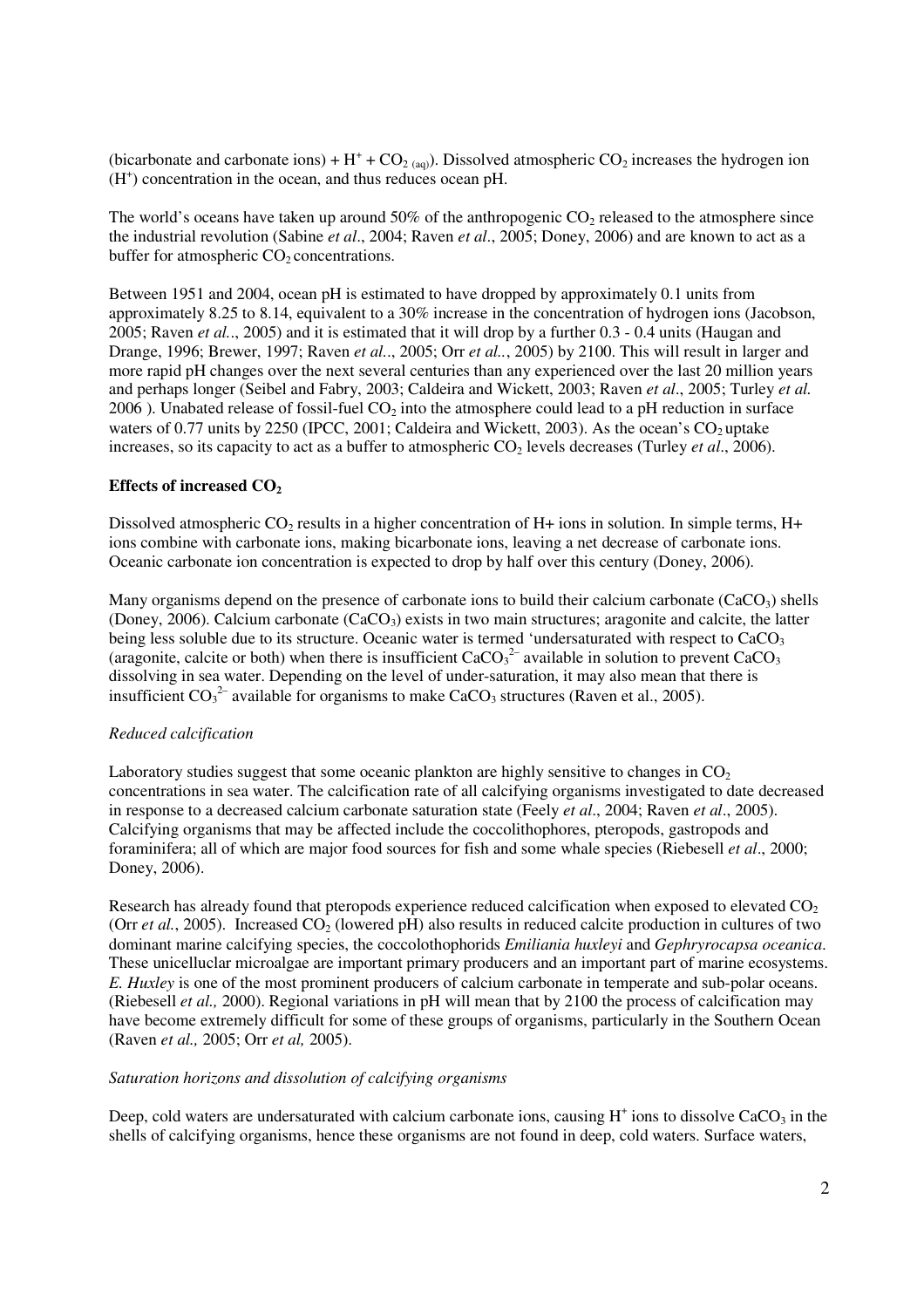supersaturated with carbonate ions  $(CO3<sup>2</sup>)$  do not dissolve calcifying organisms (Doney, 2006). The 'saturation horizon' is the level below which  $CaCO<sub>3</sub>$  begins to dissolve, and below which calcifying organisms are not able to exist. As atmospheric  $CO<sub>2</sub>$  dissolves in surface waters so the concentration of  $H^{\tau}_{(aq)}$  ions increases. These H+ ions combine with carbonate ions to form bicarbonate ions and carbonic acid and so a net reduction in the amount of  $CO3<sup>2</sup>$  (carbonate) ions in surface waters occurs. This has the effect of artificially under-saturating the water with respect to carbonate ions, leaving structures made of calcium carbonate vulnerable to dissolution at shallower depths, as the saturation horizon rises vertically in the water column (Orr *et al*., 2005; Doney, 2006). The calcite and aragonite saturation horizon has moved closer to the surface by 50-200m compared to where it was in the 1800s (Doney, 2006).

Laboratory experiments readily show the deleterious effects (including growth stunting and reduced reproduction) of increased  $CO<sub>2</sub>$  (and associated fall in pH) for all major groups of marine organisms that have parts made of CaCO<sub>3</sub> (Doney, 2006). Coccolithophore algae (Riebesell *et al.*, 2000) and pteropods (Orr *et al.*, 2005) exhibit enhanced dissolution when exposed to elevated  $CO<sub>2</sub>$ .

# **Changes in the high latitudes**

Cold polar waters are naturally less supersaturated with respect to carbonate ions than warm waters, so high-latitudes will be the first to suffer measurable impacts of ocean acidification, including reduced carbonate availability and decreased volume of habitat suitable for calcifying plankton due to rising saturation horizons (Doney, 2006).

Pteropods are prominent components of the upper-ocean biota in the Southern Ocean, Arctic Ocean and subarctic Pacific Ocean and are the major planktonic producers of aragonite (Orr et al., 2005). These pelagic molluscs are an important food source for marine predators in the Antarctic food web and are known to replace krill as the dominant zooplankton group in parts of the Southern Ocean (Cabal *et al*., 2002; Seibel and Dierssen, 2003).

In McMurdo Sound, the pteropod *Limacina helicina* can constitute more than 20% of the zooplankton biomass (Siebel and Dierssen, 2003). *L. helicina* is an important prey item for a number of Antarctic species, including whales and myctophid and notothenioid fishes (Foster and Montgomery, 1993), the latter being important components in the diet of penguins and certain mammals including toothed cetaceans (Davis *et al*., 1999).

Orr *et al*. (2005) predict that some polar and subpolar surface waters will become undersaturated with respect to aragonite when atmospheric CO<sub>2</sub> levels reach twice the pre-industrial levels, probably within the next 50 years in a "business as usual" scenario. A recent experimental study showed that the shells of live pteropods dissolve rapidly once surface waters become undersaturated with respect to aragonite (Feely *et al*., 2004). If pteropods are restricted to aragonite-saturated waters, their habitat will become increasingly marginalised latitudinally and vertically as the aragonite saturation horizon moves closer to the oceans' surface (Siebel and Fabry, 2003; Raven *et al*., 2005).

Several authors have indicated the possibility that polar pteropods such as *Clio pyramidata* could disappear completely under the surface water conditions predicted for the year 2100 (Seibel and Fabry, 2003; Orr *et al*., 2005). The disappearance of pteropods would have an immediate affect on their direct predators, such as the zooplankton *gymnosome,* which feed exclusively on pteropods (Seibel, & Dierssen, 2003). Pteropods are also a key primary link in the Southern Ocean food chain, contributing to the diets of many species of zooplankton, North-Pacific salmon, mackerel, herring, cod and baleen whales (Lalli and Gilmer, 1989; Seibel and Dierssen, 2003; Orr *et al*., 2005). The state of pteropod populations is presently taken as an indicator of overall ecosystem "health" in the Ross Sea (Seibel and Dierssen, 2003) and their removal could have catastrophic impacts on the entire food chain of the Southern Ocean.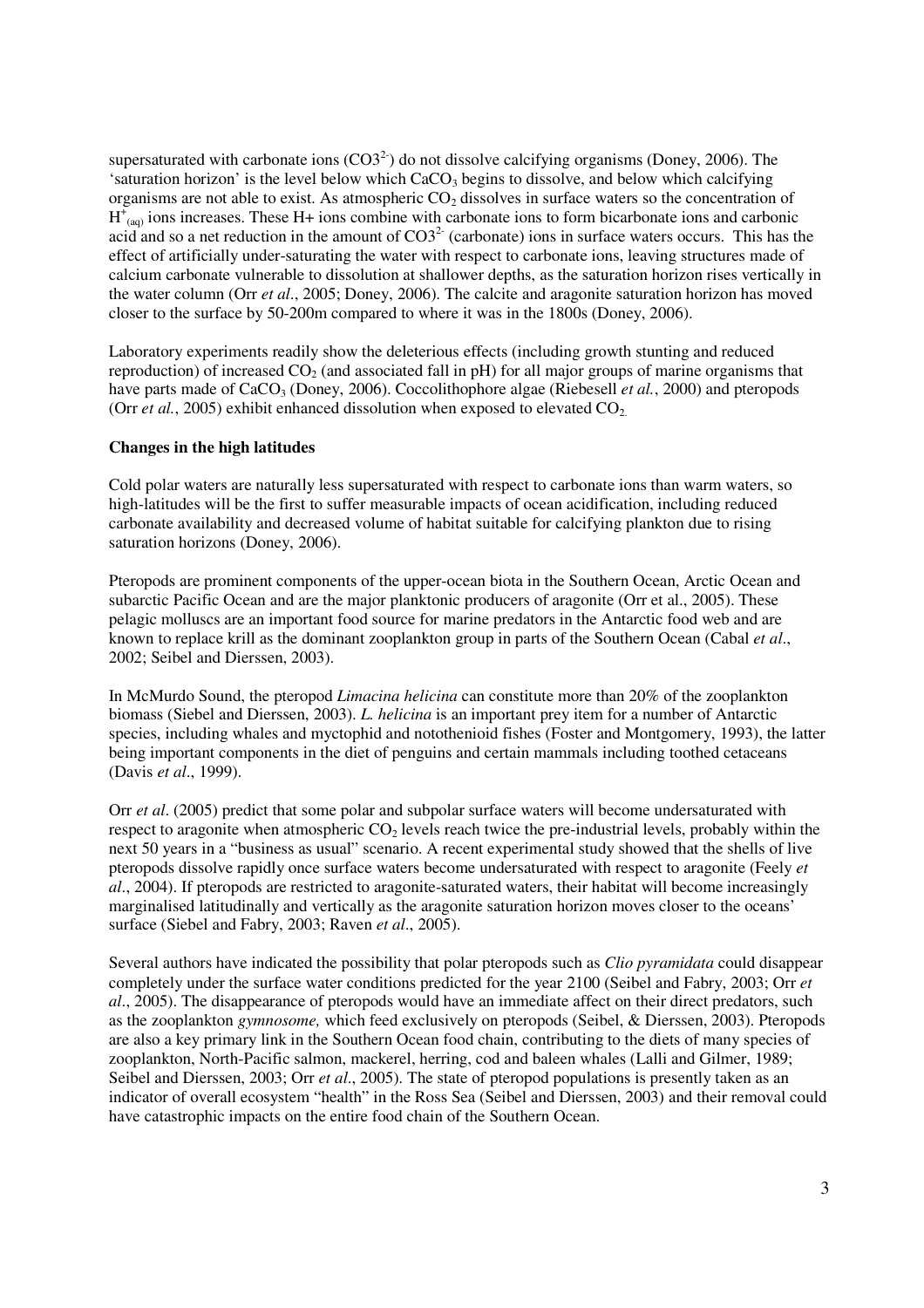The food web implications for the disappearance of a prominent primary calcifying producer are potentially huge. Non-calcifying organisms may take advantage of this newly vacated niche and so change the structure and processes occurring in the ecosystem as a whole (Riebesell *et al*., 2000; Turley *et al*., 2004; Raven *et al*., 2005). Lowering of pH also has the potential to inhibit nitrification, which may also cause changes in the dominant phytoplankton species composition. This in turn is likely to affect the grazer community, including economically important species (Turley *et al.*, 2006).

## **Effects of ocean acidification on multicellular animals**

Climate change scenarios that involve three- to fourfold increases in atmospheric  $CO<sub>2</sub>$  may also result in stress to the physiology of multi-cellular organisms with high metabolic rates, such as squid, with the potential for growth reduction and increased mortality (Ishimatsu *et al*., 2004; Raven *et al*., 2005). The influence of ocean acidification on marine organisms other than calcifiers, could include decreased reproductive potential, slower growth or increased susceptibility to disease. These responses could have cascading effects through food webs, with possible consequences for ecosystem structure (Raven *et al*., 2005). The importance of cephalopods as primary prey species for many cetaceans is well established and, therefore, the predicted negative impact for populations of these predators deserves further attention.

## **Conclusions**

Raven *et al*. (2005) have recently commented that:

"Marine ecosystems are likely to become less robust as a result of the changes to the ocean chemistry and these will be more vulnerable to other environmental impacts (such as climate change, water quality, coastal deforestation, fisheries and pollution). The increased fragility and sensitivity of marine ecosystems needs to be taken into consideration during the development of any policies that relate to their conservation, sustainable use and exploitation, or the communities that depend on them."

And Turley *et al.* (2006) state that:

"...marine acidification seems inevitable and effects on the marine ecosystem are likely to be measurable. We, the scientific community, are far from being able to predict with certainty the extent of impact and whether an appreciable decline in resource base may occur."

This review highlights both the concerns raised by the expert community and our inability to clearly predict implications for whales and marine species, although those that are dependent on cephalopods and certain planctivores may be especially vulnerable. The inevitable changes in high-latitude seawater chemistry by the end of the century are predicted to alter the structure and biodiversity of high-latitude ecosystems, with large-scale ramifications for the Southern Ocean ecosystems on which many cetacean species are dependent.

The issue of ocean acidification has been - and continues to be - rapidly gaining attention within the scientific community. That an eminent team of experts (Raven *et al.,* 2005) and an international convention (OSPAR) have called on marine resource managers to take ocean acidification into consideration when developing policies is a clear indication of the potential seriousness of the situation, and a sign that this issue merits thorough attention from the IWC.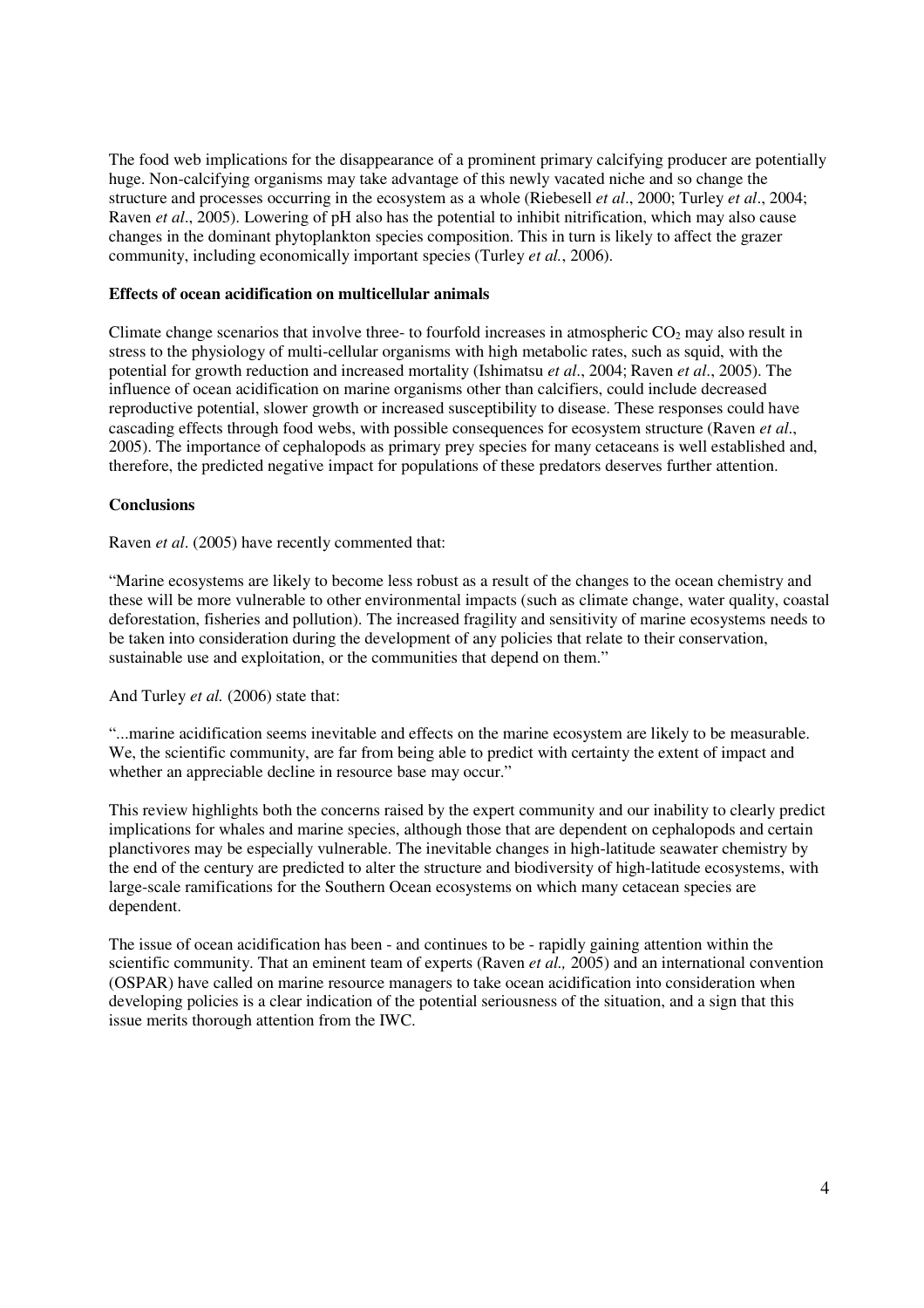# **References**

Brewer, P.G. 1997. *Geophys. Res. Lett.* **24**, 1367.

Cabal, J. A., F. Alvarez-Marque´s, J. L. Acun˜a, M. Quevedo, R. Gonzalez-Quiro´s, I. Huskin, D. Ferna´ndez, C. R. Del Valle, and R. Anado´n. 2002. Mesozooplankton distribution and grazing during the productive season in the Northwest Antarctic Peninsula. *Deep-sea Res. II* **49**: 869–882.

Caldeira, K., and Wickett, M.E. 2003. Anthropogenic carbon and ocean pH. *Nature* **425**: 365.

Davis, R. W., L. A. Fuiman, T. M. Williams, S. O. Collier, W. P. Hagey, S. B. Kanatous, S. Kohin, and M. Horning. 1999. Hunting behavior of a marine mammal beneath the Antarctic fast ice. *Science* **283**: 993– 996.

Doney, S.C., 2006. The dangers of ocean acidification. *Scientific American* **294**: 58-65.

Field C. B, Behrenfield M. J., Randerson J. T. & Falkowski P., 1998. *Primary production of the biosphere: integrating terrestrial and oceanic components. Science* **281**, 237–240

Foster, B. A., and J. C. Montgomery. 1993. Planktivory in benthic notothenioid fish in McMurdo Sound, Antarctica. *Environ. Biol. Fishes* **36**: 313–318.

Haugan, P. M. & Drange, H. 1996 Effects of CO2 on the ocean environment. *Energy Convers. Mgmt* **37**, 1019–-1022.

Hoegh-Guldberg, O. 1999. Climate change, coral bleaching and the future of the world's coral reefs. *Mar. Freshwater Res*.: **50**, 839-8–66, 1999.

IPCC WGI Third Assessment Report, 2001. Summary for policy makers, IPCC.

Ishimatsu A, Kikkawa T, Hayashi M, Lee K S & Kita J (2004). *Effects of CO2 on marine fish: larvae and adults*. *Journal of Oceanography* **60**, 731–741

Jacobson, M. Z., 2005. Studying ocean acidification with conservative, stable numerical schemes for nonequilibrium air-ocean exchange and ocean equilibrium chemistry. *J. Geophys. Res. Atm.* **110**, D07302.

Lalli, C. M., and R. W. Gilmer. 1989. *Pelagic Snails: The Biology of Holoplanktonic Gastropod Mollusks,*  Stanford University Press, Stanford, CA, USA.

Orr J. C; Fabry, V.J; Aumont, O; Bopp, L; Doney, S.C; Feely, R.A; Gnanadesikan, A, Gruber, N, Ishida, A, Joos, F, Key, R.M, Lindsay, K, Maier-Reimer, E, Matear, R, Monfray, P, Mouchet, A Raymond G. Najjar, R.G, Plattner, G-K, Rodgers, K.B, Sabine, C.L, Sarmiento, J.L, Schlitzer, R, Slater, R.D, Totterdell, I.J, Weirig, M-F, Yamanaka, Y & Yool, A. 2005 Anthropogenic ocean acidification over the twenty-first century and its impact on calcifying organisms. *Nature* **437**: doi: 10.1038/nature04095.

Prentice *et al*., in *Climate Change 2001: The Scientific Basis, Contribution of Working Group I to the Third Assessment Report of the Intergovernmental Panel on Climate Change,* J. Houghton *et al.*, Eds. (Cambridge Univ. Press, New York, 2001), pp. 183–238.

Raven *et al.*, 2005 Ocean acidification due to increasing atmospheric carbon dioxide. *The Royal Society Policy Document* 12/05, London.